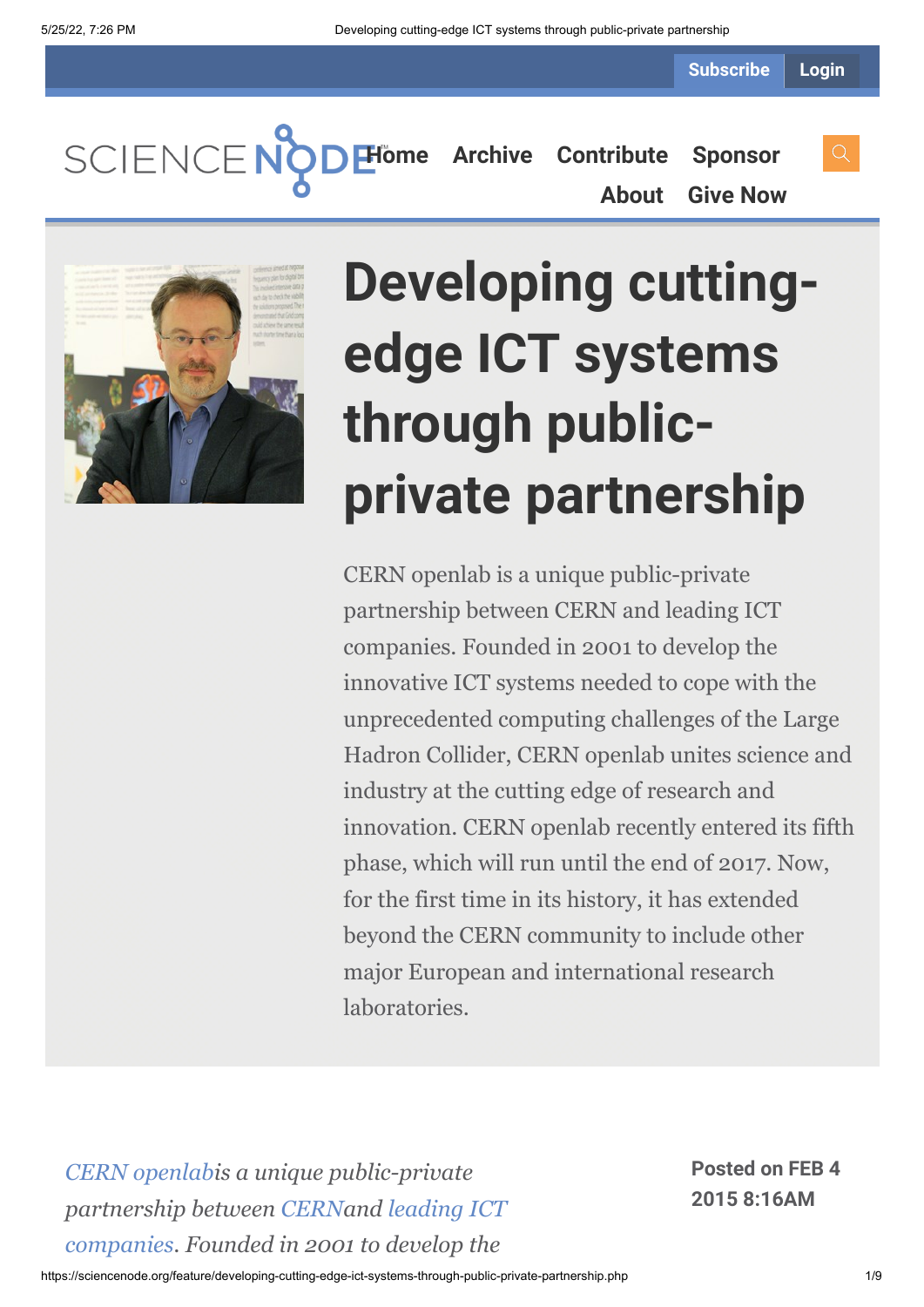#### 5/25/22, 7:26 PM Developing cutting-edge ICT systems through public-private partnership



*"It is absolutely vital for Europe that that there is a continuous exchange of information and expertise between research and industry," says Di Meglio. "CERN openlab plays a central role in this vision." Image courtesy CERN openlab.*

*innovative ICT systems needed to cope with the unprecedented computing challenges of the Large [Hadron Collider \(LHC\), CERN openlab unites](http://home.web.cern.ch/topics/large-hadron-collider) science and industry at the cutting edge of research and innovation.*

*At the start of this year, CERN openlab officially entered its fifth phase, which will run until the end of 2017. Now, for the first time in its history, it has extended beyond the CERN community to include*



**[Andrew Purcell](https://sciencenode.org/author/andrew-purcell.php)** European editor

**Share this story**



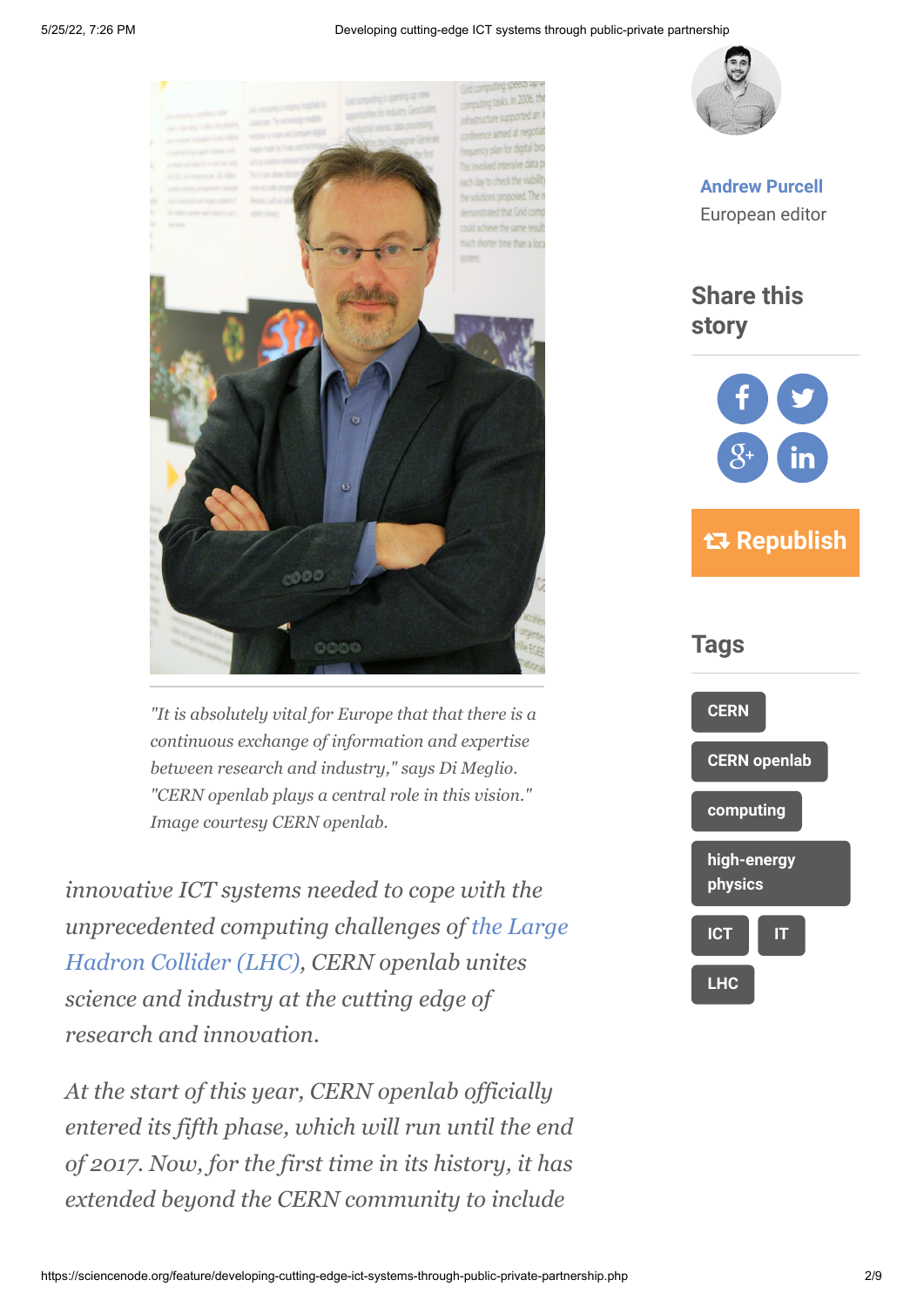*other major European and international research laboratories.*

iSGTW *speaks to Alberto Di Meglio, head of CERN openlab...*

### **How does CERN openlab foster and accelerate the development of cutting-edge ICT systems?**

CERN openlab is a joint collaboration between industrial companies and CERN's engineering and scientific teams. Together, we work on developing new technologies - on a time horizon of three-tofive years - and evaluate them for the LHC program.

The companies provide us with new ideas and prototypes; we then use our expertise here at CERN to examine these technologies in detail and contribute to their evolution. Technologies targeted at the needs of CERN today are likely to become mainstream products for enterprise or even consumer markets just a few years down the line.

Our collaboration with leading ICT companies relies on a virtuous cycle. We start by outlining our technical needs and we then try to find good matches between these and the technologies the companies are currently working on. We may then work together on developing prototypes or installing technologies in large-scale productionlike environments for the first time. We provide the companies with detailed feedback and propose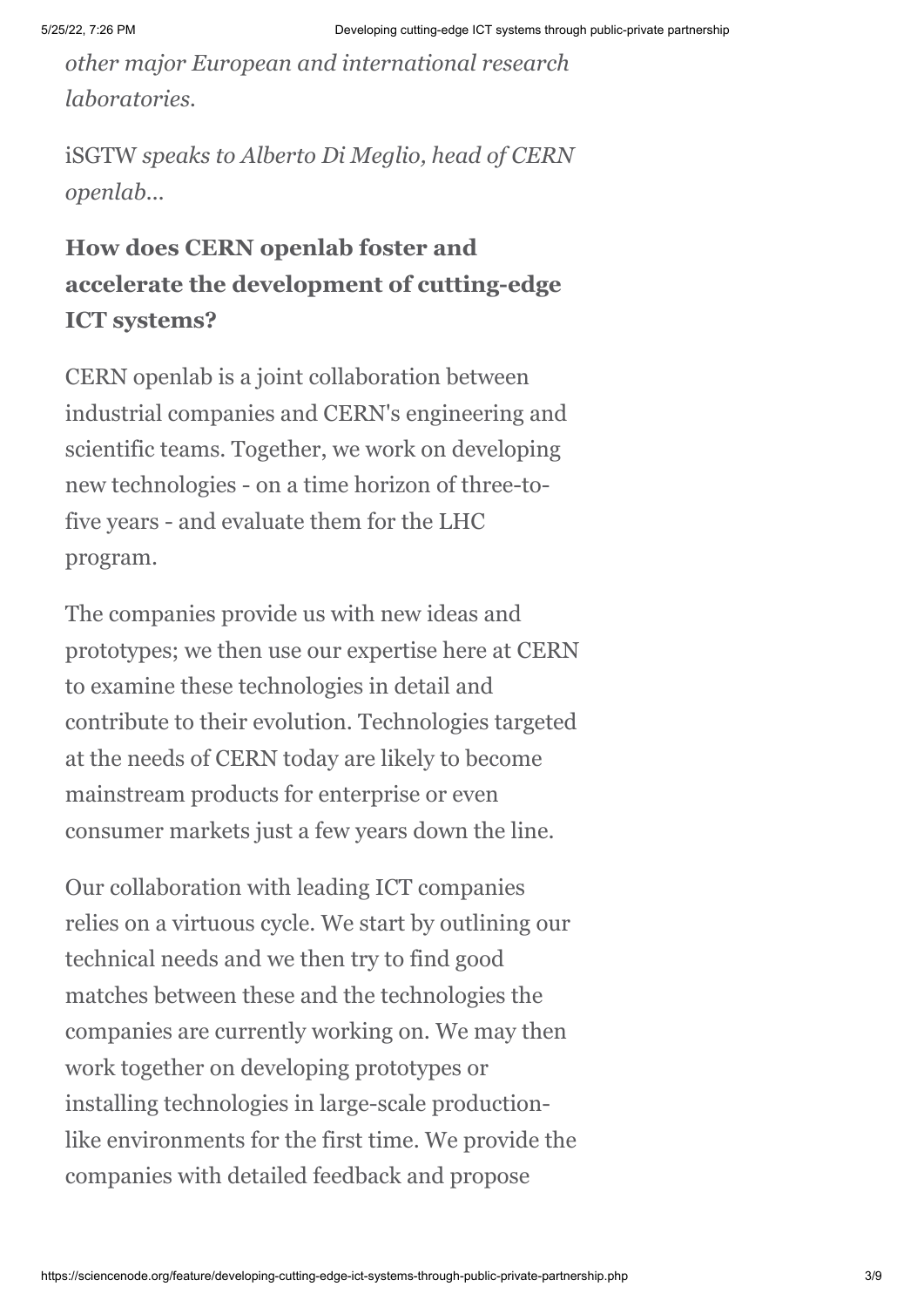possible solutions, fixes, or enhancements where necessary.

#### **Can you give some examples of successful systems developed through CERN openlab?**

We've been working with world-leading ICT and technology companies for 12 years through CERN openlab. Many technologies have been evaluated as part of the collaboration and have now become products used in the LHC research program. There are, of course, also many technologies that have not been incorporated into the LHC research program, but these have still benefited from our testing and our feedback.

One of the very first success stories of CERN openlab came from our collaboration with [Intel](http://www.intel.com/) and [HP](http://www.hp.com/). We worked together to develop a grid-enabled [compute and storage farm called the CERN](http://cerncourier.com/cws/article/cern/28938) opencluster. This investigation was important to connect us to the Fermi National Accelerator [Laboratory in Batavia, Illinois, US. At the tim](http://www.fnal.gov/)e, it was so advanced that it broke the record for the rate of data-transfer over the network.

We've continued to do work that's right at the leading edge of technology since then, too. For example, we were the first to port some important grid software for use on 64-bit (rather than 32-bit) operating systems and to work on code optimization on new multicore platforms from [Intel.](http://www.intel.com/) We've worked with [Siemens](http://www.siemens.com/) on some very advanced control systems, with [Oracle](http://www.oracle.com/) on database scalability and replication solutions (these have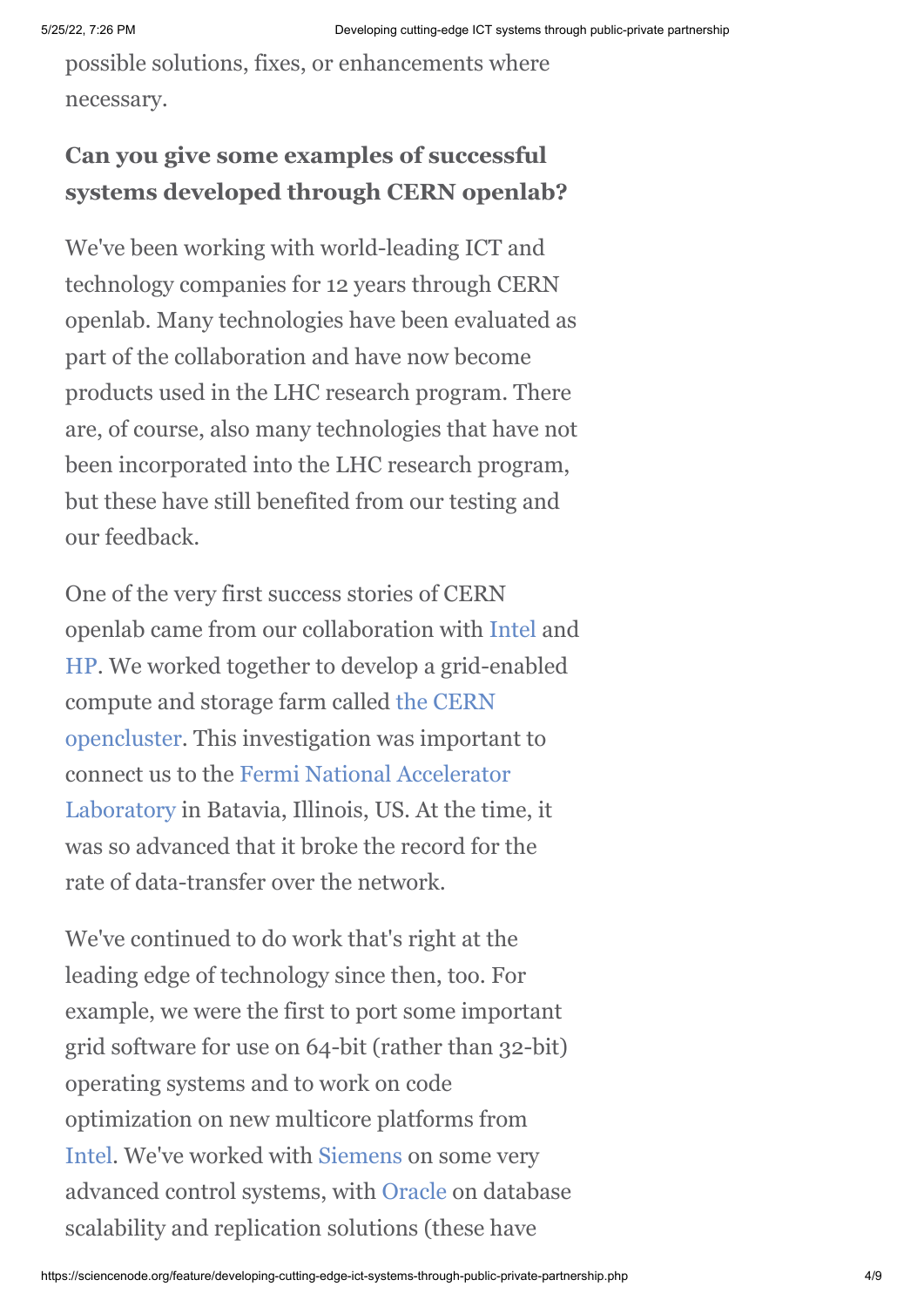since become major commercial products and are now deployed at CERN, as well as at WLCG tier 1 sites), with Huawei on cloud storage appliances, and with [Yandex](http://company.yandex.com/) on applications of web data analytics to physics analysis. A good example today is our work with [Rackspace](http://www.rackspace.com/) on cloud federations: the software we've developed together has been fed back into [the OpenStack collaboration,](http://www.isgtw.org/feature/tim-bell-importance-openstack-cern) where it's now part of their standard distribution.

#### **Are there other advantages to such close collaborations between public research labs and industrial companies?**

Education is a major mission of CERN and CERN openlab makes a significant contribution to this. The researchers who work with us in CERN openlab are normally very young, having come straight from university. They take part in projects for two or three years and work directly with both CERN and the companies to develop new cuttingedge technologies. Over time, their training enables them to become experts in these technologies. At the end of their projects, some of the researchers stay at CERN, but most either go back to academia or go to work with commercial companies. In this way, CERN openlab is able to transfer both knowledge and ideas to the market.

We also have a program of [seminars](http://openlab.web.cern.ch/education/List-Of-Seminars) and [workshops, as well as a highly successful summer](http://openlab.web.cern.ch/summer-student-programme) student program that's open to participants from [all parts of the world. Applications are currently](http://openlab.web.cern.ch/news/cern-openlab-summer-student-programme-invites-2015-applications) open for this year - it's a great opportunity!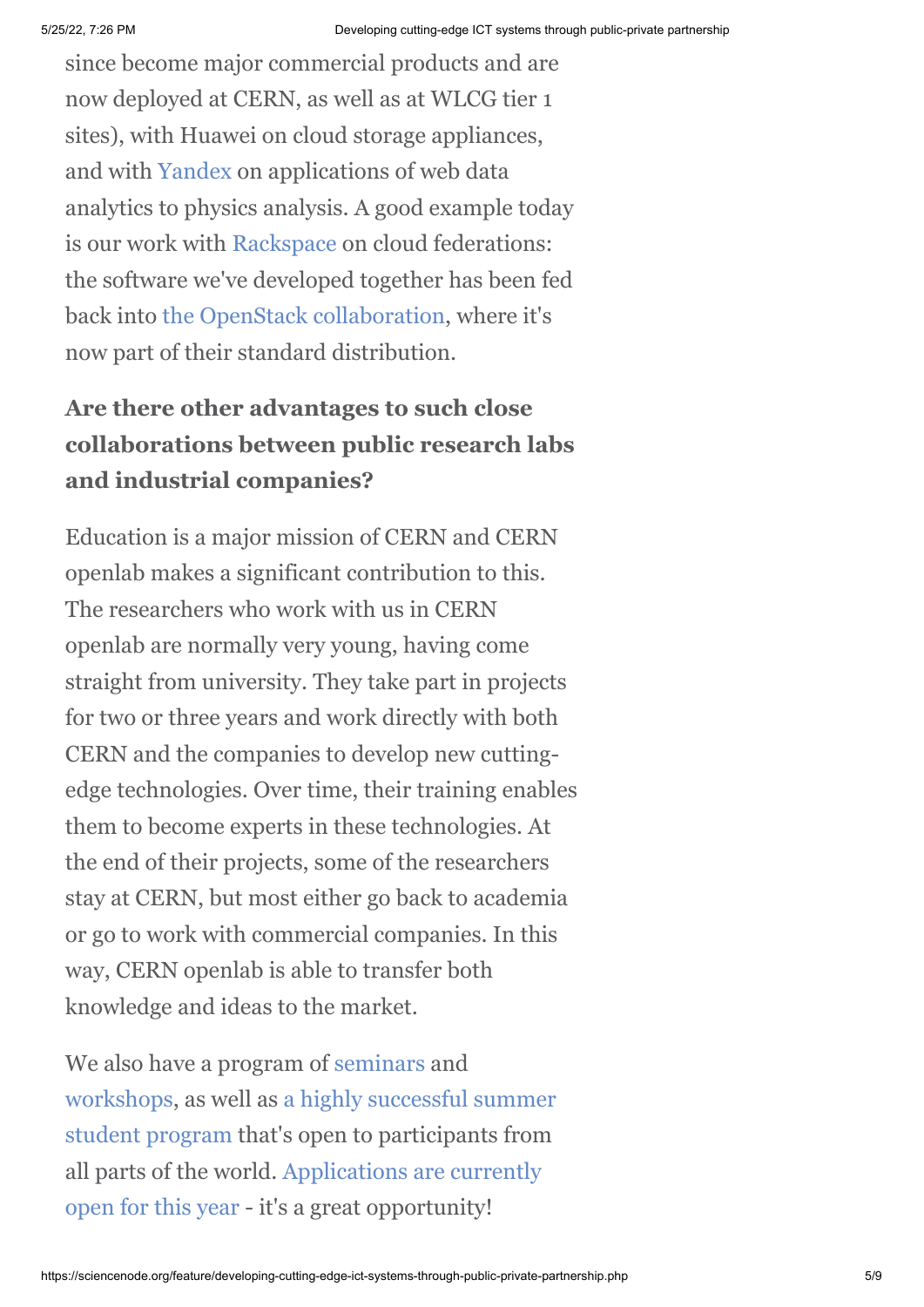## **What was the driving force behind expanding CERN openlab for its fifth phase to include other European research labs?**

Today, research centers in other disciplines are also starting to produce very high quantities of data at very high speed. The idea with the new phase of CERN openlab is to understand together - across disciplines - the challenges we all face and how can we collectively address them. By pooling our knowledge and expertise, we hope to build a foundation to cover the entire data-management spectrum, from data acquisition, through simulation and analysis, and all the way to storage, compute provisioning, and networking.

The expansion of CERN openlab isn't just on the public research side: we're looking for new industrial partners, too. We're currently developing new ways for smaller companies - those with innovative, disruptive ideas - to participate.

#### **What are the major ICT challenges at CERN you expect to be tackled during this fifth phase?**

We started the process of defining the objectives for the fifth phase of CERN openlab almost a year and a half ago. We began by collecting requirements from various technical and scientific teams at both CERN and other research laboratories. Based on these, [we published a whitepaper last year](https://zenodo.org/record/8765/files/CERNopenlabWhitepaperonFutureICTChallengesinScientificResearchV1.4.pdf) that describes six major areas to be addressed: data acquisition, computing platforms, data storage architectures, compute management and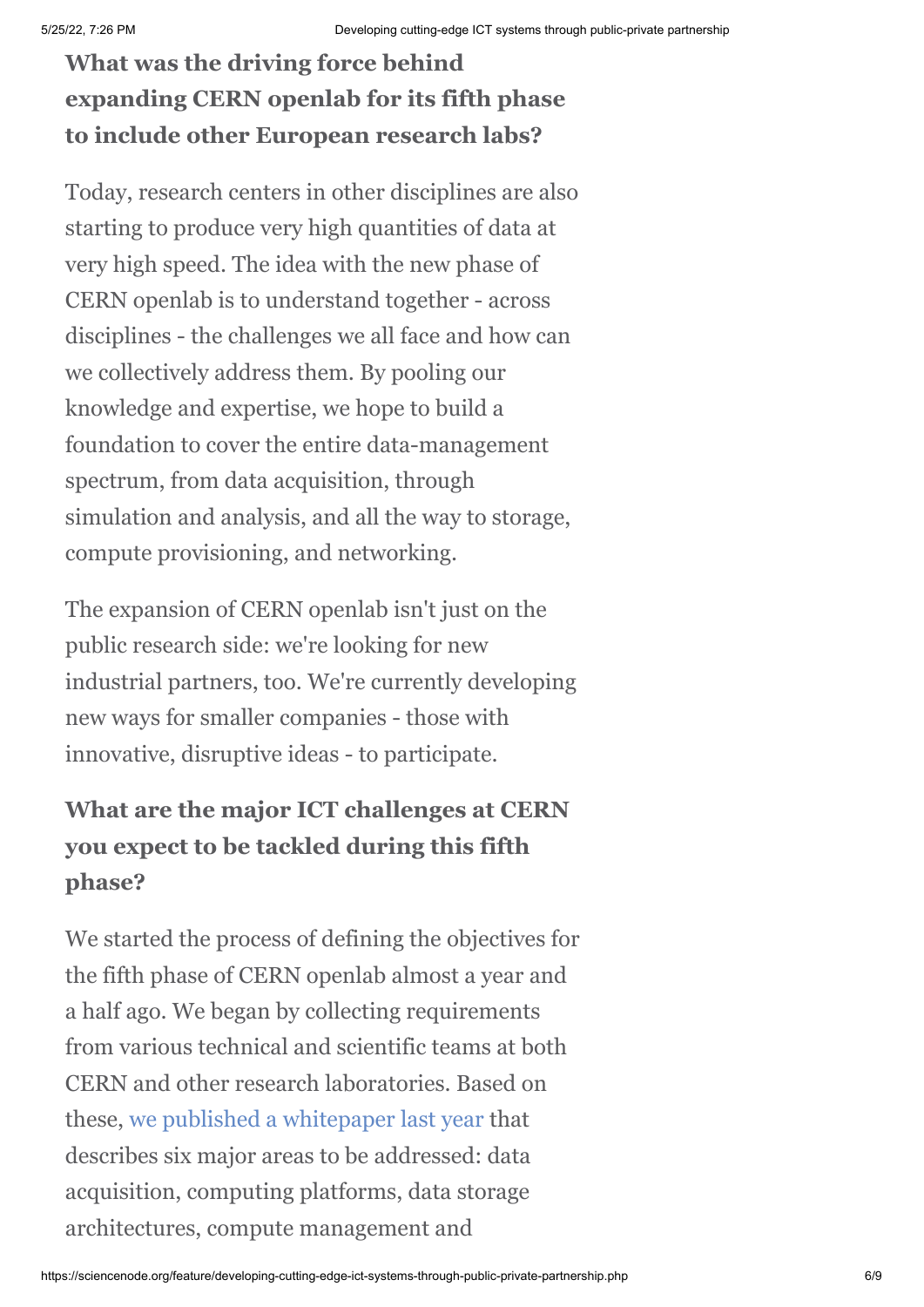provisioning, networks and connectivity, and data analytics.

#### **And how about at the other labs?**

Up to a certain level, all 'big science' research follows the same basic pattern of data acquisition, analysis, computing, *etc.* However, different disciplines have different priorities in terms of their needs. Things are very centralized here in the highenergy physics community: data is generated by the experiments at CERN and then distributed across the world for analysis. By contrast, the model often used in biomedical research is almost the exact opposite of this: data is generated by thousands of distributed instruments (for example, genomic analyzers) and is then brought together for analysis. It's important to understand how the technologies developed by ICT companies can cope with such wildly varying models.

Another important difference is that we don't have to worry too much about data confidentiality in the high-energy physics community, whereas this is a paramount concern for those working in medical fields. These sorts of requirements also need to be considered when developing data-management infrastructures.

#### **Finally, what is your vision for the future of CERN openlab?**

While we're now aiming to play an important role in helping other research laboratories, supporting the LHC research program continues to be our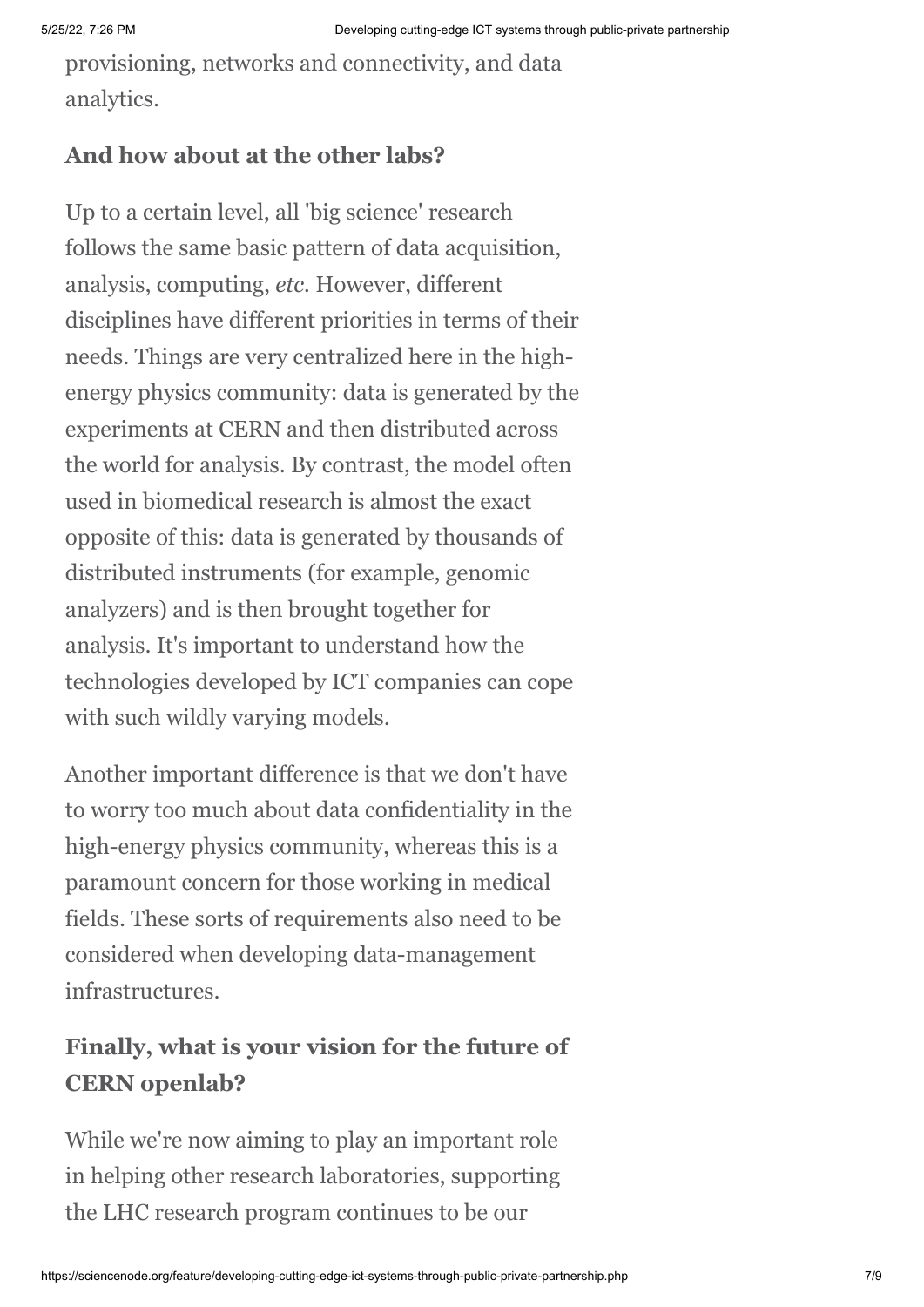primary goal. The new technologies we investigate in the fifth phase of CERN openlab will potentially be incorporated into the upgrade plan for the LHC during its second scheduled long-shutdown period, which will start in 2018.

It is absolutely vital for Europe that that there is a continuous exchange of information and expertise between research and industry. CERN openlab plays a central role in this vision.